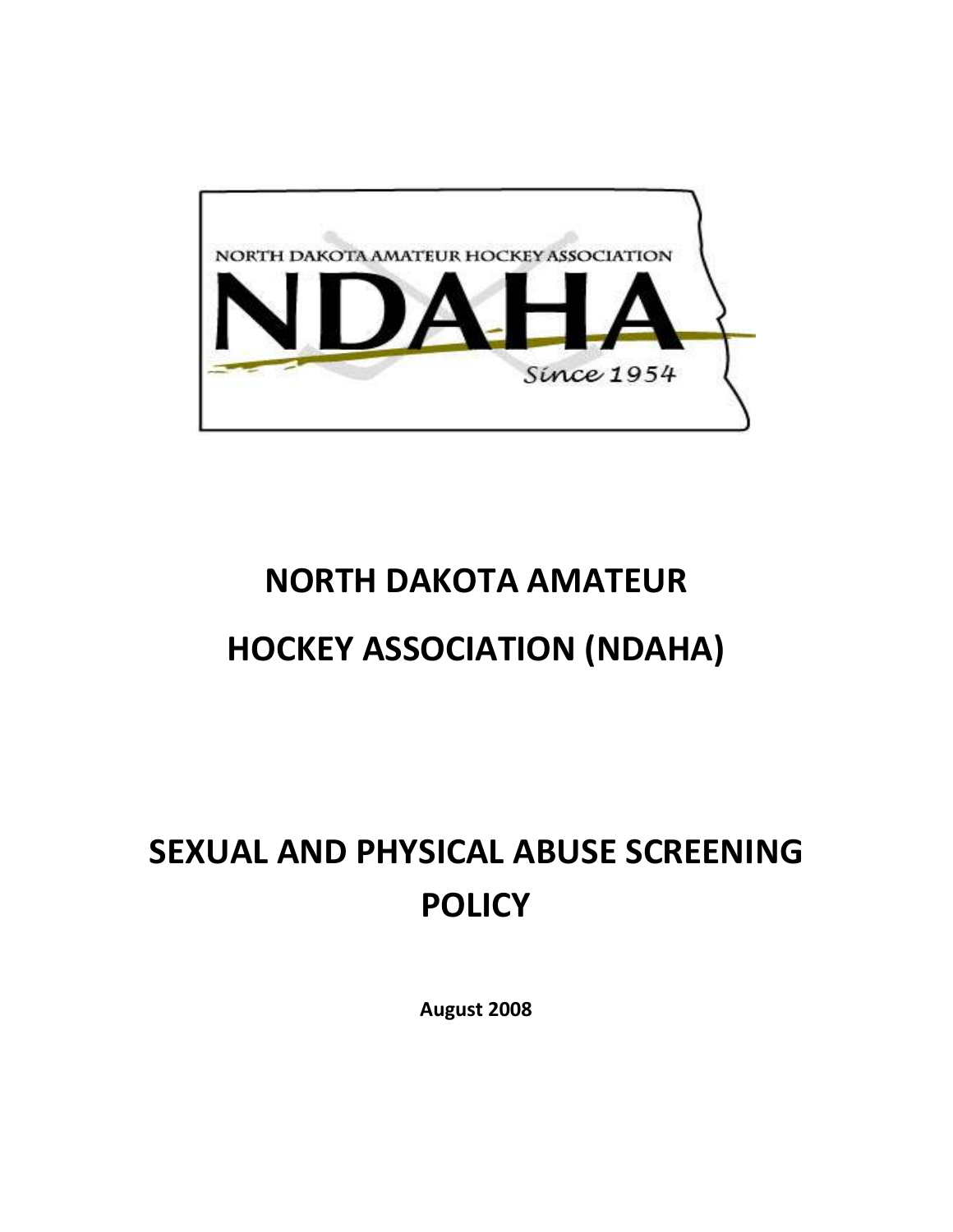### Section 1**: Intent**

- A. The intent of these rules is to reduce the risk of NDAHA participants becoming the victim of sexual or physical abuse.
- B. The intent is that all background screenings be done prior to the screened person having contact with minor participants.

### Section 2: **Uniformity of Standard**

- A. All personnel of NDAHA associated organization shall be screened pursuant to these rules.
- B. All affiliates are responsible for submitting the screening forms two-weeks prior to the screened person having contact with minor participants. NDAHA will utilize the team registration process to ensure compliance of screening policy.

### Section 3: **Applicability of Standard**

- **A.** The personnel of all NDAHA associated organizations shall be screened pursuant to these screening rules.
- **B.** For purposes of these screening rules, NDAHA associated organizations shall include, but not necessarily be limited to, NDAHA (the officer and directors of NDAHA and the members of all of its committees.) Affiliated community hockey associations, other affiliates, teams of Affiliates, all teams or organizations registered with NDAHA and USA Hockey Inc festivals and development camps.
- **C.** For the purpose of these screening rules, personnel shall include officers, members of boards of directors, coaches, team managers, referees and coaching or referee instructors. Other personnel may be included at the discretion of the State Risk Manager or the NDAHA Screening Committee.
- **D.** For the purposes of these screening rules, the personnel required to be screened under these screening rules shall collectively be referred to as "member".
- **E.** For the purposes of these screening rules, participation as such members (including participation by other personnel screened who thereby become members) shall collectively be referred to as "screened activities.
- **F.** NDAHA Affiliates or associated organizations may, at their discretion, apply the requirements of these screening rules to other volunteer personnel not carried on roster or registered by means of USA Hockey Individual Member Registration form(or by electronic registration) and not specifically mentioned herein.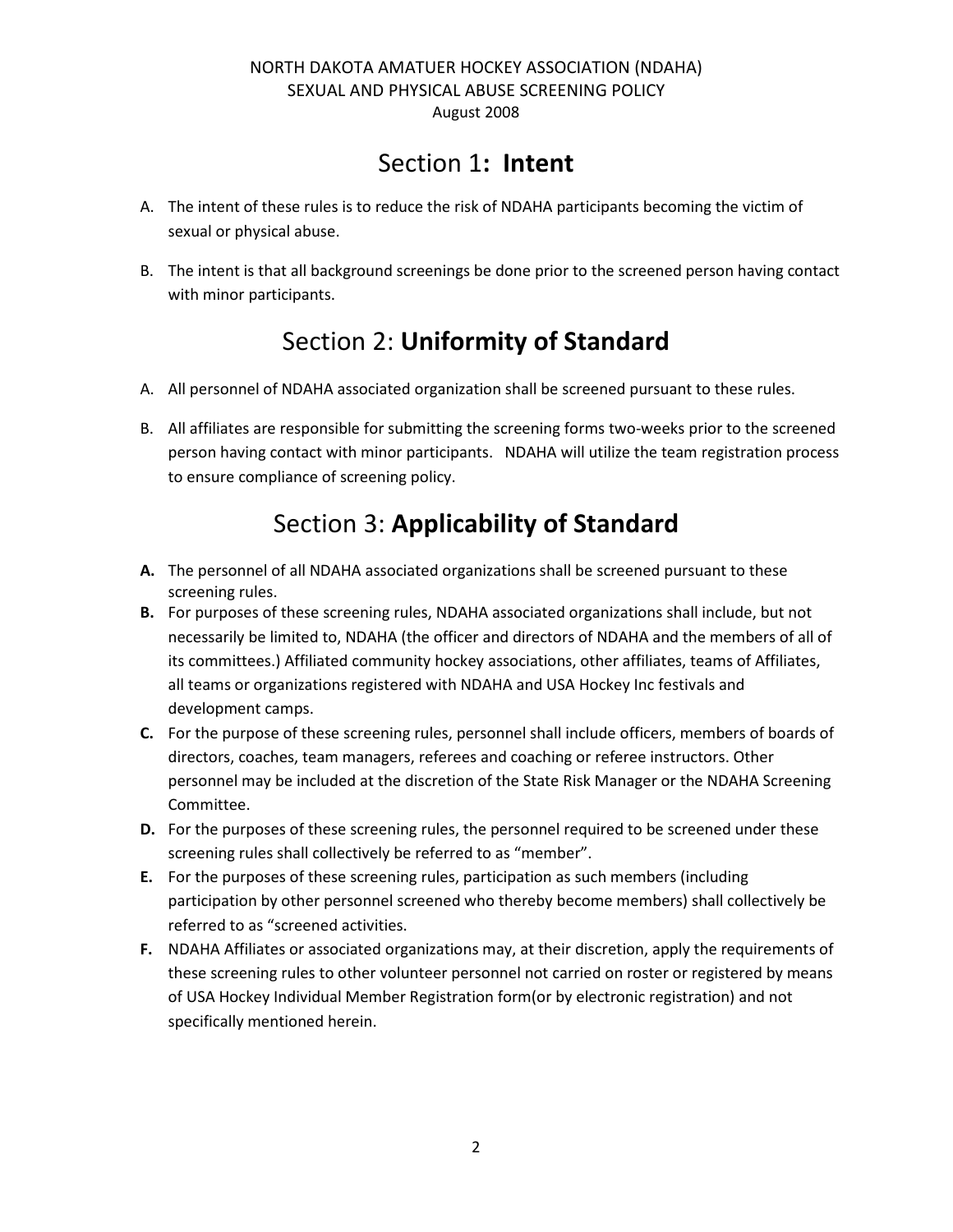- **G.** All persons subject to these screening rules shall be randomly screened at least once every three years, absent special circumstances requiring more frequent screening. Special circumstances requiring discretionary screening would include, but not be limited to; the situation in which NDAHA or NDAHA associated organizations becomes aware that a person subject to these rules has recently been convicted of crime which may render that person ineligible to participate in activities of NDAHA and its associated organizations. It is also intended that members identified as new coaches, team managers, or referees each year shall also be identified each season and screened before they are allowed to participate in NDAHA screened activities where they would have direct contact with minor participants.
- **H.** A member who does not consent to be subject to the application of these screening rules and to provide the NDAHA Screening Committee with complete and accurate identifying information as requested, shall not be allowed to participate in screened activities. For purposes of this policy, it is determined that, at a minimum, members shall be required to provide the following information.
	- 1. First, full middle and last name.
	- 2. Any previous names used, including but not limited to maiden name or nickname.
	- 3. Current and any other residence addresses for the last ten years.
	- 4. Date of Birth
	- 5. Social Security number.
	- 6. Home telephone number
	- 7. Any past criminal convictions or civil actions which may disqualify that member under Section 4 of this policy.
	- 8. Such other identifying information as shall be specified in North Dakota Hockey Confidential Screening and Consent Dorm adopted by the NDAHA.

### Section 4: **Standard for Participation of NDAHA and NDAHA Associated Organizations**.

- **A.** A person **shall be** disqualified and prohibited from participating in screened activities, if the member has been convicted of any "Background check crime" or any " Child Abuse crime" as defined in North Dakota State Law or and/or any of the following crimes as they may be defined in any jurisdiction:
	- 1. Murder, Manslaughter, Assaults, Arson, Criminal Sexual Assaults, Controlled Substance crimes, Mistreatment of resident or patients, Criminal abuse of vulnerable adult, Kidnapping, Abduction, Solicitation of children to engage in sexual conduct, Malicious punishment of a child, or Neglect or Endangerment of a child.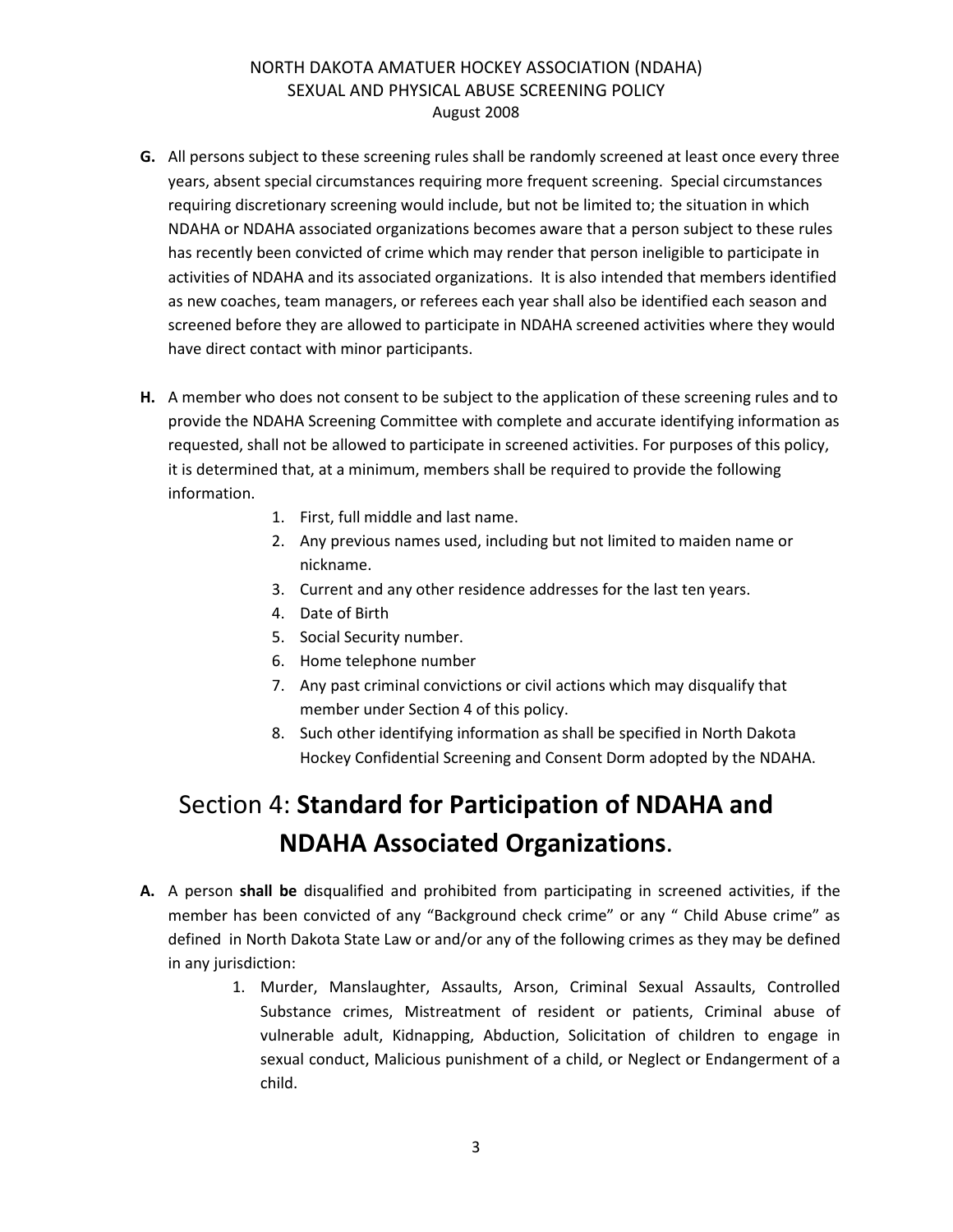- **B.** A person **may be** disqualified and prohibited from participation in screened activities if:
	- 1. The member has been convicted, (including crimes the record of which has been expunged and pleas of "no contest" of any crime of violence against minors, or any crime which indicates the person may pose a risk to the safety and well-being of players under his/her direction or stewardship, including but not to all felonies not described in A, above, domestic assault, indecent exposure, and multiple convictions for operating a motor vehicles or watercraft while under the influence of alcohol or controlled substances : or
	- 2. It is determined that he/she has been adjudged liable for civil penalties or damages involving sexual or physical abuse of children, is subject to any court order involving sexual abuse or physical abuse of a minor, including but not limited to, domestic order for protection, has had his/her parental rights terminated for reasons involving sexual or physical abuse of children : or
	- 3. NDAHA or any of its Affiliates comes into possession of verified information that he/she has a history with another organization (as a volunteer, employee or otherwise) of complaints of physical or sexual abuse of minors, resigned, been terminated or been asked to resign from a position, whether paid or unpaid, due to complaint(s) of sexual or physical abuse or minors.

Disqualification under this section 4B shall be at the discretion of the NDAHA Screening Committee after due consideration of relevant information.

- **C.** Notwithstanding the provisions of Sections 4A and 4B above:
	- 1. In the event that person has been convicted on any "Background check crime" or any "Child Abuse Crime" as defined by North Dakota Law or any of the crimes enumerated in Section 4A and this conviction was entered more the ten (10) years before the beginning of the current hockey season (September 1), the committee may utilize its discretion whether to disqualify that person under the Policy: and
	- 2. In the event that a person has been disqualified under Section 4A above, that person may apply, in writing to the NDAHA Screening Committee for reinstatement when either of the following is true:
		- a. More than ten years have elapsed since the conduct of which the disqualification was based occurred: or
		- b. In the event that the disqualifying conduct occurred ten years or more before the disqualification. More than ten years have elapsed since disqualification was made by the Screening Committee.
	- 3. In the event that a person has been disqualified under Section 4B above, said person may apply in writing to the NDAHA Risk Manager for reinstatement when either of the following is true:
		- a. More than ten years have elapsed since the conduct on which the disqualification was based occurred: or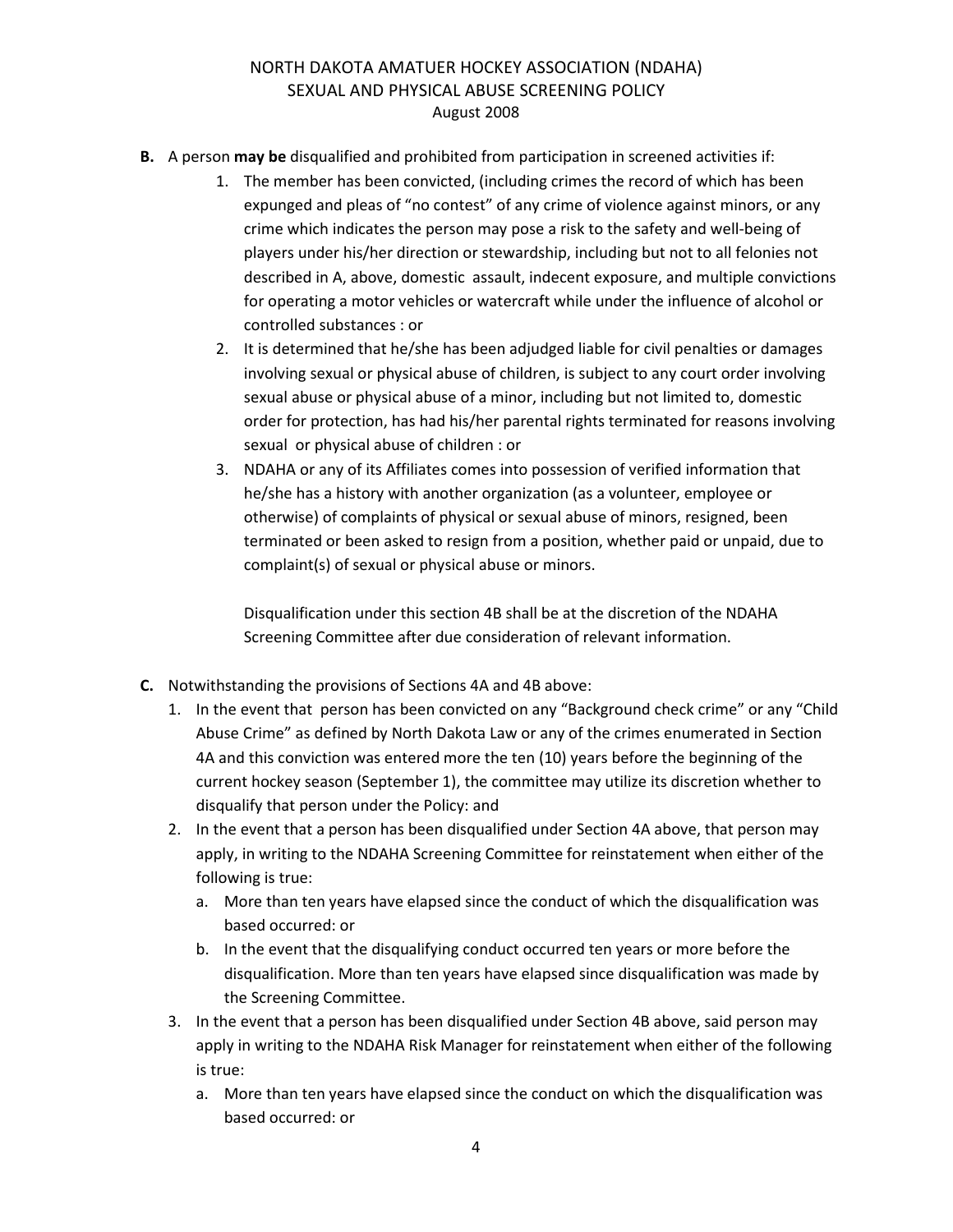- b. The disqualifying conduct occurred three years or more before the disqualification, and more than three years have elapsed since the disqualification was made by the Screening Committee.
- 4. In the case of subparagraph 2 or 3, above, the Screening Committee shall review the applicant's criminal record and overall conduct in the relevant period and may exercise its discretion to either reinstate or again disqualify the applicant.
- 5. Nothing in Section 4C shall prevent the Screening Committee from disqualifying an applicant under either Section 4A or 4B in the exercise of its discretion after reviewing the record of conduct of the applicant.
- 6. Any decision by the Committee pursuant to Section 4C shall be appeal able by the applicant as provided in Section 7 below.

### Section 5: **Screening Procedure**

#### **A. Individual Members**.

 Each person seeking to participate in NDAHA shall consent to be screened as provided by these screening rules and shall sign a consent form provided by NDAHA before participating in screened activities. Such forms shall be singed each year, and it shall authorize NDAHA or its designee to perform one or more background checks to determine whether the signer is the subject of any reported criminal conviction or otherwise poses a risk to the safety and well-being of participants under his/her direction or stewardship. The consent form shall be provided at the time or times requested by NDAHA.

#### **B**. **Local Affiliation Registration Requirements**

Screening forms and related instructional material is provided by NDAHA on the NDAHA website www.ndaha.org under Risk Management.

- 1. Local Association registration coordinators, ACE Coordinators, NDAHA event and camp directors shall each collect the signed consent screening forms from all members and submit those forms in a timely manner through the team registration process to the NDAHA Screening Committee for review. Event or camp registrars shall have the same responsibility.
- 2. At the local association level, it shall be the responsibility of the local association registration coordinator to identify any new coaches and team managers. For purposes of the Screening Policy, a "new coach" or "new team manager" is either an individual who did not participate at all in NDAHA activities in the preceding season.
- 3. Obtain the necessary identifying information for screening from said coach, team manager and Board Member on a signed NDAHA Confidential Screening and Consent form.
- 4. For purposed of the foregoing, if the local registration coordinator is not in place, it shall be the responsibility of the local Association President or Chair to comply with the foregoing and provide the necessary information and screening forms to the NDAHA Screening Committee.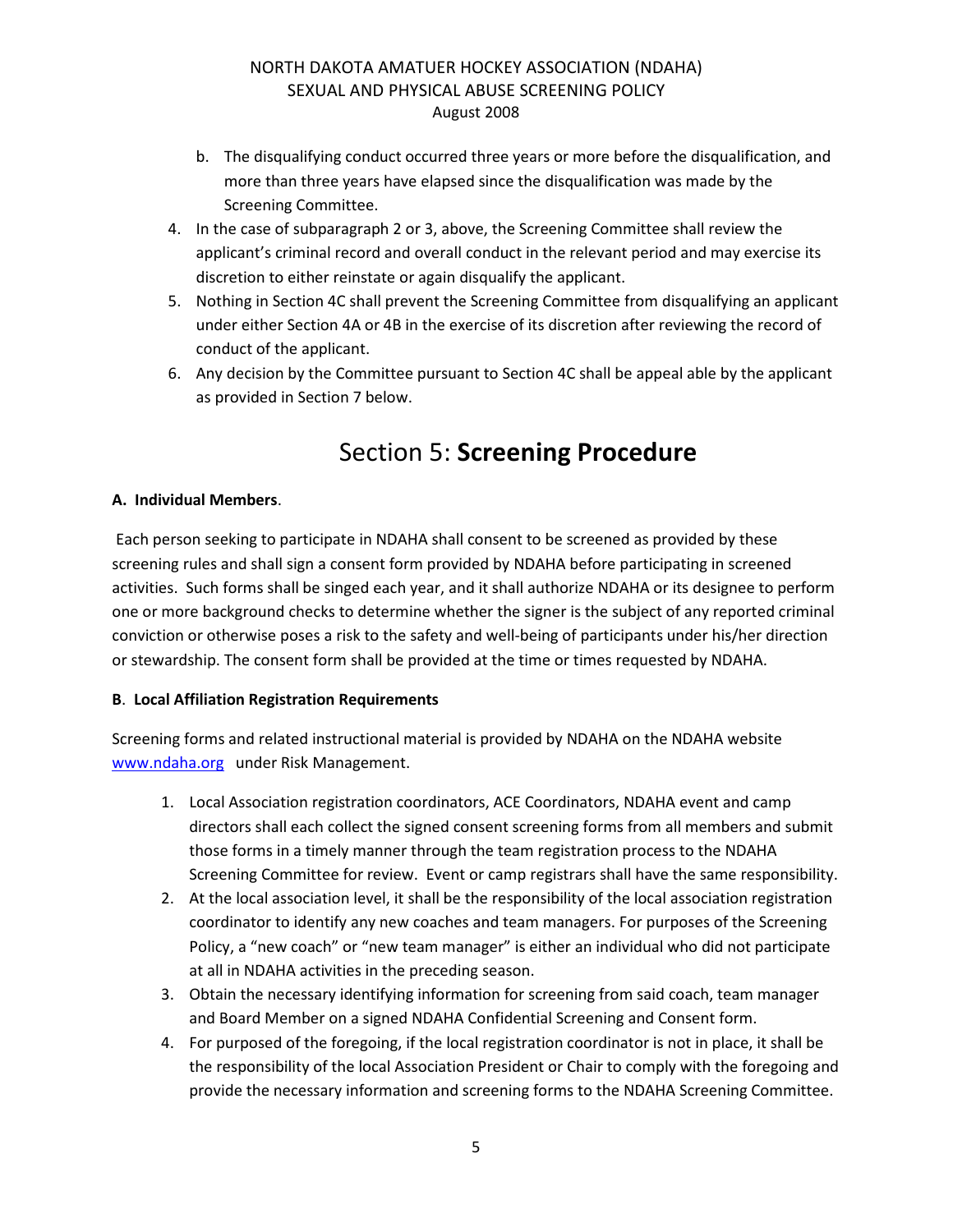#### **C. Referees**

- 1. All referee registration, training and certification programs shall include a process whereby signed NDAHA Confidential Screening and Consent forms are collected from all referees each season and submitted in a timely manner to the NDAHA Screening Committee.
- 2. New referees shall be identified by the District Supervisors of Officials (or their designees) at the time of registration and training. Referees shall fill out a NDAHA Screening form before those referees are allowed to participate in screened activities where they would have direct contact with minor participants.
- **D. Board Presidents or Chairs or Program Directors**. The Chief Officer of each NDAHA associated organization shall:
	- 1. Compile a list of names of all members form such organization to be screened according to this policy ( including coaches, team manages, and board members)
	- 2. Submit the list of names and consent corms to the NDAHA Screening Committee.

#### **E. District Risk Managers**

- 1. It shall be the responsibility of the NDAHA District Risk Managers to oversee the timely collection and submission of screening information according to his policy.
- 2. To be a member of the NDAHA State Screening Committee.

#### **F. Screening Committee.**

- 1. The NDAHA Screening Committee shall consist of the NE District Risk Manager, NW District Risk Manager, SE District Risk Manager, SW District Risk Manager and the NDAHA State Risk Manager.
- 2. Collect all verified lists of members to be screened, signed consent forms, and construct a computer data base of all members.
- 3. Promptly conduct background checks on the selected members.
- 4. Receive and review the information disclosed by the background checks, applying the criteria for disqualification specified in this policy.
- 5. If the relevant information, as defined by Section 4 of this policy is received concerning a member, promptly review and discuss the information, and determine whether the member is eligible to participate in activities of NDAHA or its associated organization.
- 6. If the NDAHA Screening Committee determines that the member is disqualified and prohibited from participating in screened activities, the NDAHA State Risk Manager shall notify in writing the member, the member's Affiliate that the member is not eligible to participate in screened activities. The notice to the disqualified member shall provide instructions for an appeal of the decision.
- 7. Schedule and conduct appeals to the Screening Committee.
- 8. Maintain and update the data base to indicate when the criminal background check was made on each member, and all information received.